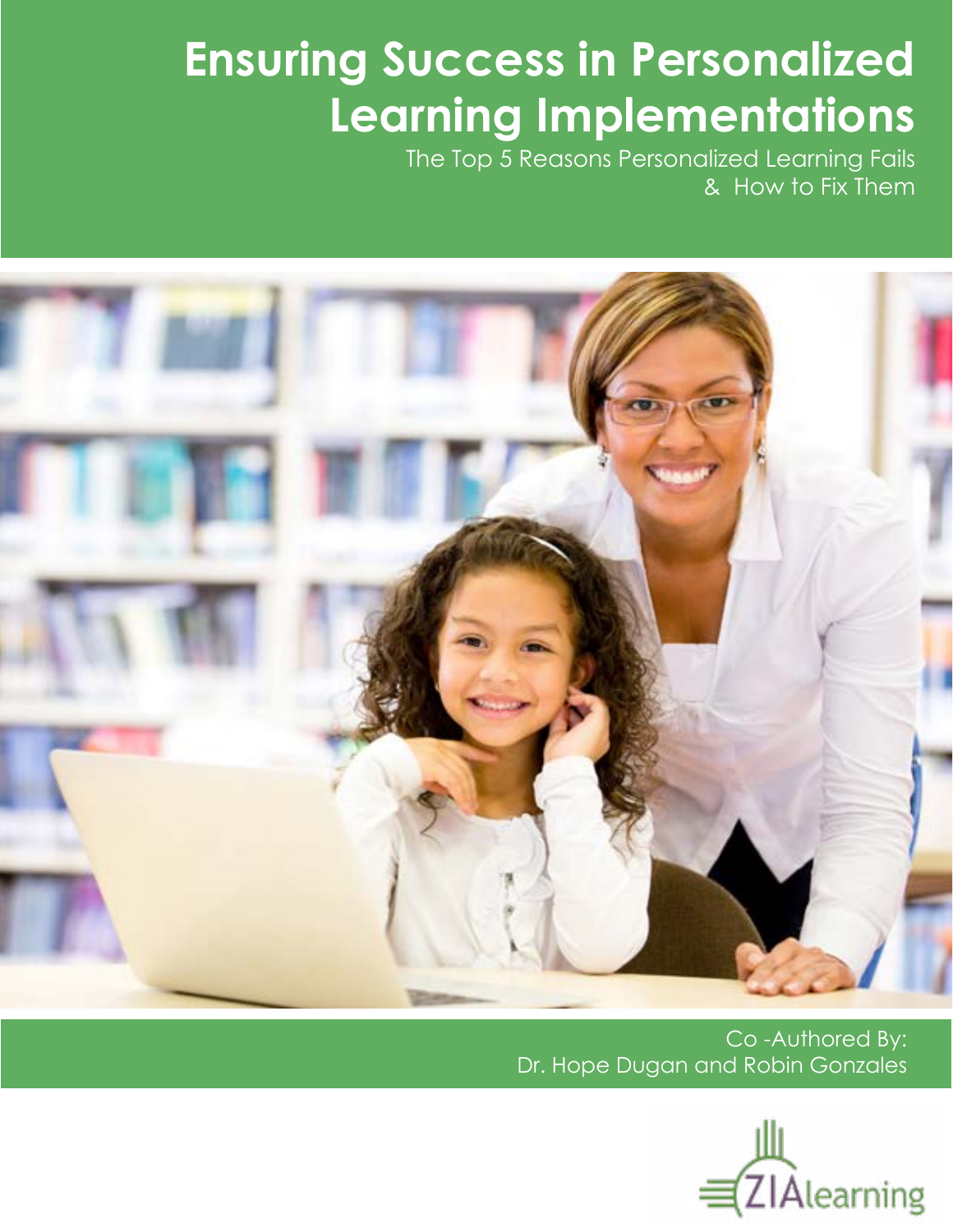### **The Top 5 Reasons Personalized Learning Fails**  (and how to fix them)

#### March 2018

## **Ensuring Success in Personalized Learning Implementations**

The Top 5 Reasons Personalized Learning Fails & How to Fix Them

*Written by* Dr. Hope Dugan, Vice President of Innovation, Zia Learning

*Contributing Author* Robin Gonzales, Chief Education Officer, Zia Learning

*Updates by* Jennifer Berezewski, Director of District Implementations, Zia Learning



School districts across the country are embracing the personalized learning trend. In fact, 97 percent of district leaders surveyed by the Education Week Research Center last year indicated that their districts had invested in some form of personalized learning. The ubiquity and relative low cost of technology, coupled with a desire to create personalized learning environments, has created the space to expand access and boost achievement. However, research is telling two different stories of personalized learning. Some studies indicate that personalized learning is a highly successful model that allows for individualized student success and the potential to close the achievement gap. Yet, other research tells a far more troubling story of failed implementations and overall confusion around the definitions, teacher role and student readiness for this facilitated approach to autonomous learning. *97% of district leaders indicated that their districts had invested in some form of personalized learning*



"Personalized Learning" (PL) has become a catchphrase for an assortment of learning and teaching strategies. Additionally, PL has many different understandings and some would argue no universally accepted definition. In the recently published Personalized Learning Codebook, Alex Sigillo points out that personalized learning has evolved from prior practice stating that "Educators have long worked to tailor learning experiences to students' unique goals, needs, and abilities. In this effort, they've shared a single hopeful objective: to find ways for education to grow in equity and impact. But, at a granular level, how people define personalized learning varies, and how they implement it does, too" (2017). According to Robin Gonzales, Chief Education Officer and founder of Zia Learning, "the pedagogy and practice of personalized learning is certainly not new. The rise of adaptive technologies and digital curriculum has generated an increased focus on the potential to reach each student where they are and **Personalized learning is a pedagogy you implement not a product you purchase**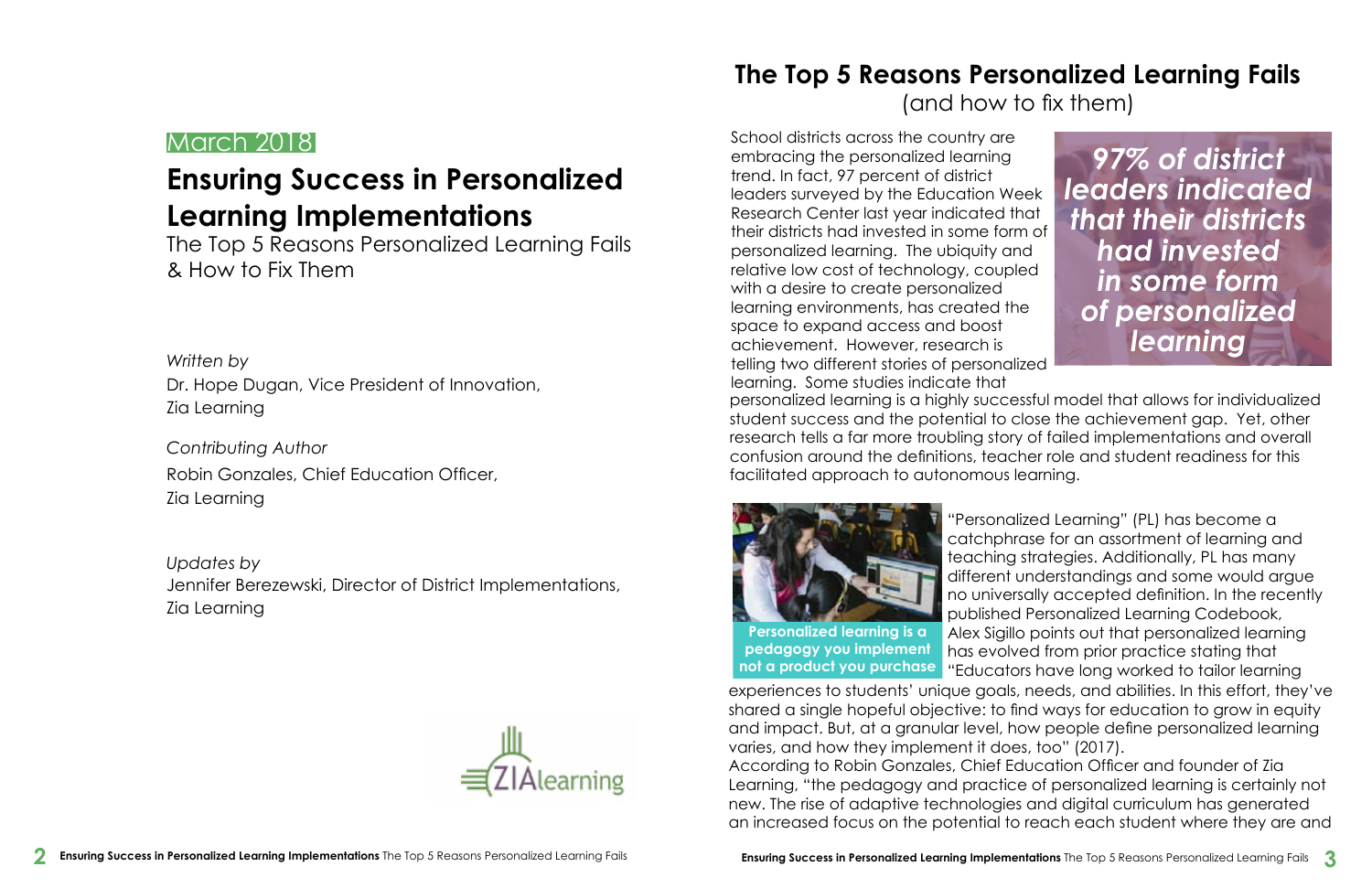There are many reasons to implement personalized learning, including creating a student-centered environment, leveraging 21st century tools to expand teacher reach





(Opportunity Culture, 2017), greater student engagement, better teacher morale, and an overall better learning experience. Perhaps the greatest promise of personalized learning is the possibility to eradicate the achievement gap. It is in this area that personalized learning is undergoing critical and crucial examination.

The concept is seemingly simple. Upfront and ongoing assessments can provide information on student performance in real-time. If those assessments are tied to and delivered via a learning management system that provides real-time data on individual student performance, then teachers can know exactly which students need what supports. Take those assessments a step further and create conditional and adaptive release of digital content based on identified learning gaps and that same learning management system can generate a personalized learning path individualized to student need. So what could go wrong?

how they learn best. Rather than seeing the new focus on personalized learning as yet another mandate in a long litany of education theories, it is instead a culmination of decades of research around effective teaching and learning, coupled with technologies that allow for adaptive assessments that generate true individualized learning paths. In this coupling, it is critical that we focus not just on the tech, but also the teach" (Zia Learning, 2017).

> It is critical for education leaders to remember that there are multiple factors associated with student success. Ensuring that students learn the required information is certainly one of those factors. How to get to that is far more complicated. **There are many social emotional aspects of both teaching and learning that play just as big of a role in education as the subject matter or content being presented in a lesson.** In a personalized learning model, the ideal

The idea of personalized learning has pervaded educator conversations, emboldened by the many new technologies that promise to efficiently distribute lessons customized to individual students. Despite research efforts, adequate funding, and enthusiastic students, teachers, and administrators, there is clear evidence that personalized learning is not the panacea educators had hoped to find. On paper, PL sounds like a perfect solution, but issues frequently arise during the planning and implementation processes (Escueta, Quan, Nickow, & Oreopoulos, 2017).

This paper will provide some context for the various pitfalls that may occur when personalized learning is unleashed on schools without proper planning and a clear framework. In addition, this guide will focus on proven strategies to address these problems and ensure a successful personalized learning program.



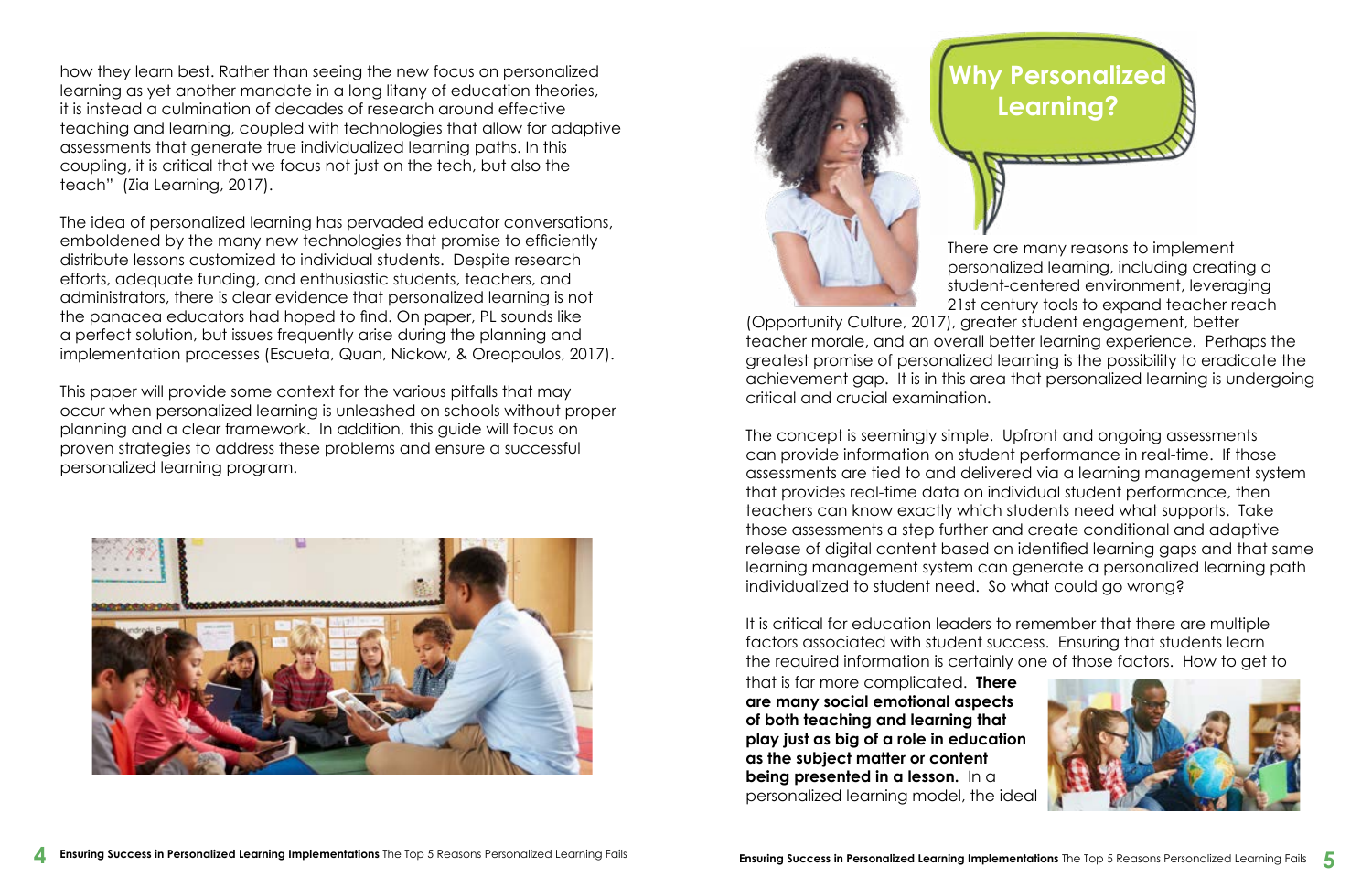#### **Why Personalized Learning Goes Wrong**



• Facilitate the learning process for all students **Facilitate the learning process for all students Ellow for the application of the application of through rich and mean individual and small groups of students** project based options of the control of the control of the control of the control of the control of the control of the control of the control of the control of the control of the control of the control of the control of th • Support students' social emotional learning needs **Allow for the application of knowledge through rich and meaningful project based learning options** • Foster a sense of student autonomy and inquiry **Support students' social emotional learning needs Foster a sense of student autonomy and inquiry A lack of clarity around definitions, implementation A** lack of clarity around definitions, implementation  $\blacksquare$ 

> In 2014 the International Association of K-12 Online Learning (iNACOL) worked with industry thought partners to create a personalized learning definition. Their definition included four key pillars: Competency-based progression; Flexible learning environments; Personal learning paths; and Learner profiles. Organizations such as The Association for Supervision and Curriculum Development (ASCD), adopted other ideas including technology-rich curriculum, project-based learning, student voice and choice, and datadriven teaching. Still other institutions use the terms "blended learning" and "personalized learning" synonymously. "Often a lack of clarity on terms such as personalized learning, competency education, and blended learning can negatively impact implementation. If the same words mean different things to different people, confusion and frustration can arise, and this creates a serious problem for schools and leaders" (Abel, 2017). Despite many reputable organizations proposing definitions for personalized learning, there is not one universally accepted understanding. Without a clear definition to guide practitioners, various levels of implementation fidelity exist and consequently, lead to uneven results.

is an environment where teachers are freed from front of the room direct instruction to:

Gonzales, author of the Framework for Facilitated Personalized Instruction points out that "it is important to remember that personalized learning is a pedagogy, not a product. It is critical that districts implement a clear framework and implementation plan that takes into account the fundamental changes in teaching and learning in the personalized classroom. This includes teachers moving from direct instruction to a more facilitated approach, and students taking on a more autonomous role in the classroom" (Gonzales, 2017).

**C** Each school will have a unique set of needs along with<br>potential opportunities for innovation. A district-wide mo<br>must take those differences into account as they create potential opportunities for innovation. A district-wide model must take those differences into account as they create a scalable model that is both consistent and flexible. "*--Robin Gonzales, Chief Education Officer, Zia Learning*

Absent a clear understanding of their new role in a personalized classroom, schools may find that they have replaced the industrial model of education with what Gonzales calls the "KICCC Model" (Kids in Cubicles Clicking Computers). "Teachers know they have been freed from day to day content delivery, but they have also been given a heavy task of dealing with daily data, endless content curation and a new role of facilitator. This is no small shift, and teachers need the right training, tools and support to be successful."

Despite many well-intentioned educators and much hard work and planning, PL can fail and when it does, it can be failure of epic proportions. Why with all the funding, research, ubiquitous technology, along with enthusiasm for the concept, does personalized learning go wrong? We've researched implementations across the US and identified the top five reasons why personalized learning may go awry (along with what to do about them).

Research is surfacing that reveals the challenges involved in measuring or optimizing for success, when success isn't clearly defined. For schools, if the end goal is unclear, it is difficult to evaluate what elements of the learning experience are contributing to reaching broader goals or preventing success (Bulger, 2016). In order to delineate goals and prescribe a clear plan, educators must first create or agree to a clear working definition.

# **A lack of clarity around definitions, implementation**

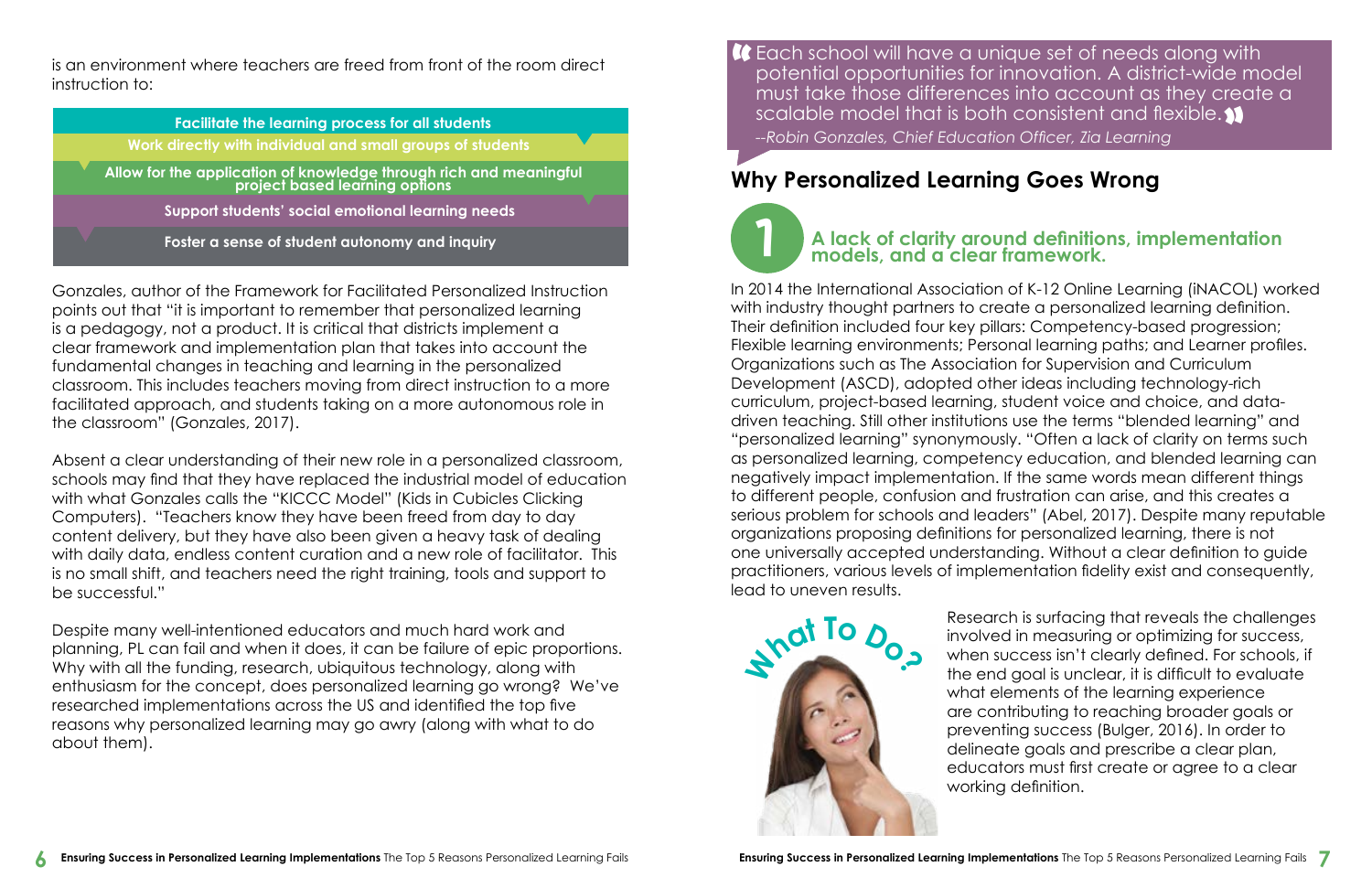Gonzales points out that the very nature of personalized learning can lead to varying definitions; after all, personalized learning should be personalized, and thus tailored to individual student needs. This can and should lead to customized implementations that meet the specific needs of schools and districts. A flexible framework is key to ensuring fidelity of implementation, clear understandings, and a common language and definitions while still allowing for individual district, school and classroom needs.

 "As you begin implementation of personalized learning at the individual school, it is critical to consider not only vision and goals, but also potential obstacles and challenges. Each school will have a unique set of needs along with potential opportunities for innovation. A district-wide model must take those differences into account as they create a scalable model that is both consistent and flexible" (Zia, 2017).



Once you have a clearly understood definition and defined goals you will need a blueprint or "framework" to help you get where you are going. "A framework such as the [Zia Framework](http://www.zialearning.com/framework.html)  [for Facilitated Personalized Instruction](http://www.zialearning.com/framework.html) provides a common language and common understanding of high quality education experiences in the 21st century personalized classroom. In addition, it gives teachers and administrators clear guidelines and expectations" (Gonzales, 2017).

Establishing a clear definition, process, and framework—agreed to by all stakeholders—are key elements in the overall success of the implementation. Creating a definition including clearly defined goals and measures will place you on the path to success!



In 2001, Marc Prensky authored a paper entitled, Digital Natives, Digital Immigrants. This paper, which would later become a best-selling book, coined the term "digital native". The paper's key message surrounds the idea that modern learners, due to their immersion in the digital age, think and process

**T** Students today are already familiar with the<br>tools themselves....Learning can truly thrive w tools themselves….Learning can truly thrive when educators are given the agency to help students use these tools in new, creative, customized ways to support their educational experience  $\bm{\mathcal{V}}$ (Olson 2017).

#### 2 **Students have not adequately been prepared for autonomous learning.**

information differently than their predecessors. However, many readers understood the paper to indicate that modern learners already know how to leverage technology as they have grown up with it. Years later, we now know that is a gross generalization. First and foremost, although students born after 1980 have been surrounded by technology, they tend to utilize it in cursory ways such as Instagram, texting, gaming, and surfing the web. Although those skills are necessary, they do not guarantee that students will inherently know how to leverage technology to enhance their own learning. According to Olson, "Students today are already familiar with the tools themselves….Learning can truly thrive when educators are given the agency to help students use these tools in new, creative, customized ways to support their educational experience" (2017).

Even if students are led to technology that will enhance their learning, many students do not possess the skills needed to effectively problem-solve, self-motivate, and remain engaged in a personalized learning environment that calls on them to be more autonomous and responsible learners. Mathewson noted that the transition to personalized learning is a complex process that requires much of students. "It also takes more work from students, who have to be engaged participants in every lesson" (2017). How to function in a personalized learning environment must be an explicit part of the teaching.

A comprehensive study of teacher effects on student learning found that autonomous or self-paced learning is a sound ideology but in practice, it places the onus for learning on the student. We know that successful personalized learning solutions depend on autonomous learners and much of the research supports the conclusion that many students do not have those capabilities without direct instruction. Gonzales states that "the personalized classroom calls upon students to regularly employ time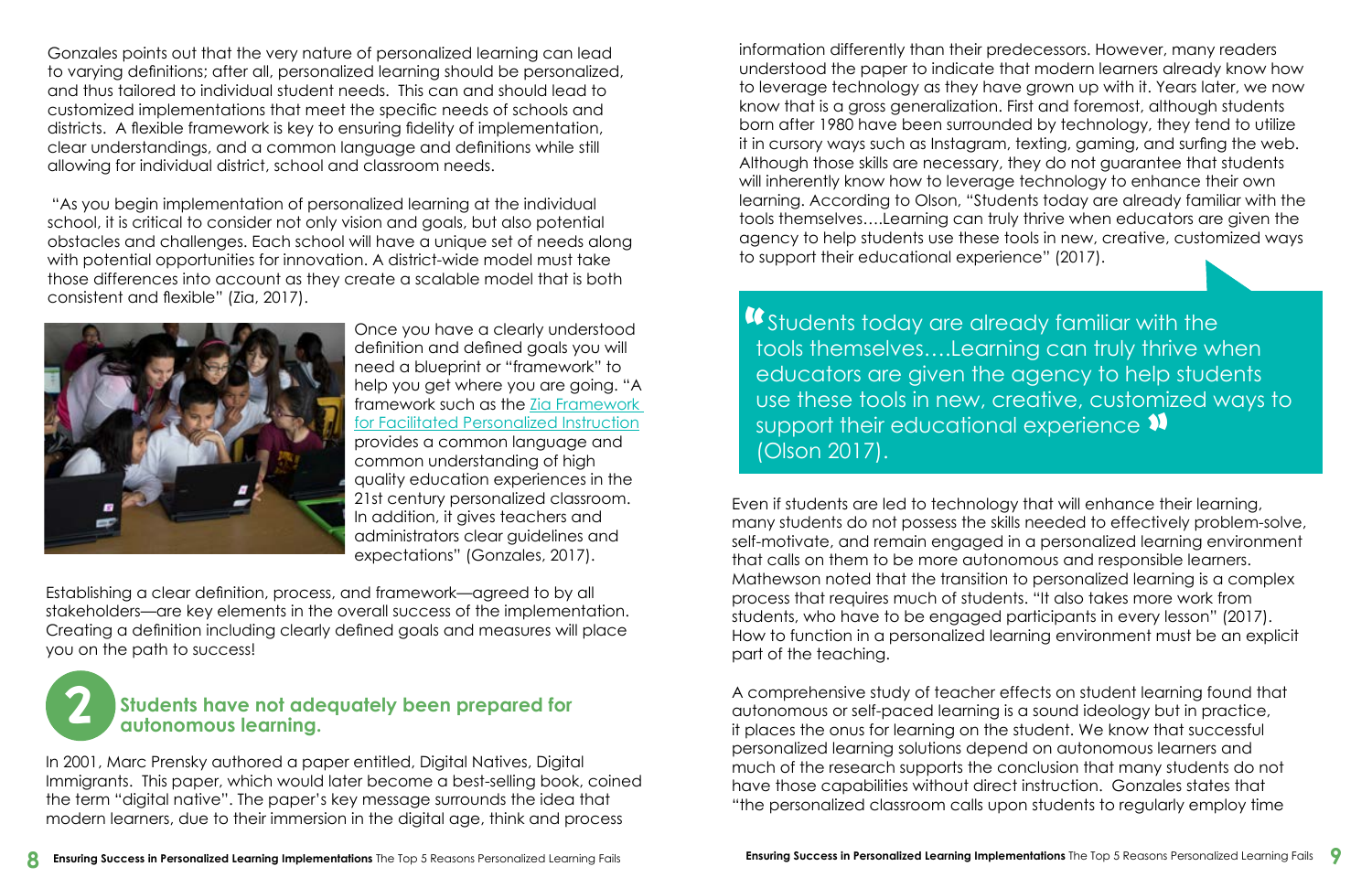management, self-motivation, goal setting, perseverance and grit, decision making and 21st century communication skills. These skills must be explicitly and regularly taught and supported."

> As with many implementations, there needs to be a plan with concrete steps to assist students in gaining the necessary skills to be autonomous learners. Although this sounds easy, it is actually a big lift that takes time, patience, and repetition. There are two parts to creating a successful student support plan: ensuring students are able to direct their own learning (build agency) and that students have the necessary skills to succeed.

Students need to know far more than basic technology skills. In the information age, they need to understand the process of determining reliable resources, synthesizing information and communicating and collaborating with others in the digital age. Additionally, students need to understand how the class will function, what processes are in place, and what the expectations are.

Student agency, as defined by Bandura, "… refers to the quality of students' self-reflective and intentional action and interaction with their environment." (1977) A Harvard study, sponsored by the Raikes Foundation, suggests that learners with high levels of agency take an active response in their learning; they are curious and act with purpose to achieve the conditions they desire in their own and others' lives. "The development of agency may be as important an outcome of schooling as the skills we measure with standardized testing" (Phillips, Rowley, & Friedlander, 2015).

#### **As you begin to craft your plan, be sure to include the following steps:**

- Create a classroom set-up that supports the kind of learning you want to see
- Take into account the specific needs of your learners and create learning opportunities that meet them where they are
- Provide explicit instruction in autonomous learning skills including o Time management and pacing
	- o Motivation, perseverance and goal setting

o 21st century communication and collaboration o Digital literacy and digital citizenship o Decision making and self-regulation

- Ensure that all students understand the classroom processes and protocols such as what to do upon entering the room, how to move about the room, how to carry their device safely, how to request assistance, expectations for assignment completion, what to do if they finish work early, etc.
- Lather. Rinse. Repeat. A lot. It will take a lot more time than you may think to thoroughly embed this learning. Be sure that it is practiced daily.

Personalized learning is oftentimes rolled out as a feature of a 1:1 deployment. In that model, districts may begin with the "tech" and then backfill with a pedagogy to support that technology. Teachers may find themselves supporting a tech initiative, rather than using technologies to support a teaching and learning model. Teachers know a shift has occurred, but they may find that their instructional goals and practices are at odds with mandates to "use the new devices." When districts focus on what technology to purchase and then providing training on how to use that technology, teachers are left without a clear understanding of their new role in this classroom. In this mode teachers may find themselves relegated to in-class technology coordinators and monitors of digital learning.

According to Robin Gonzales, Chief Education Officer of Zia learning, "It has been observed that best-practice and successful models have a teacher who not only monitors student work, but also serves as a genuine facilitator of learning" (2017). Teachers across the nation are embracing new roles as facilitators of learning, social-emotional coaches, and designers of the education experience (Zia, 2017). "In the personalized learning world, schools are turning the teacher role on its head, transitioning educators from providers of all knowledge to facilitators of learning. This is a more complex role for teachers, who have to learn new classroom management strategies and relinquish control of instruction" (Mathewson, 2017).



## 3 **Districts and schools get sidelined by a focus on the technology, instead of the teaching.**

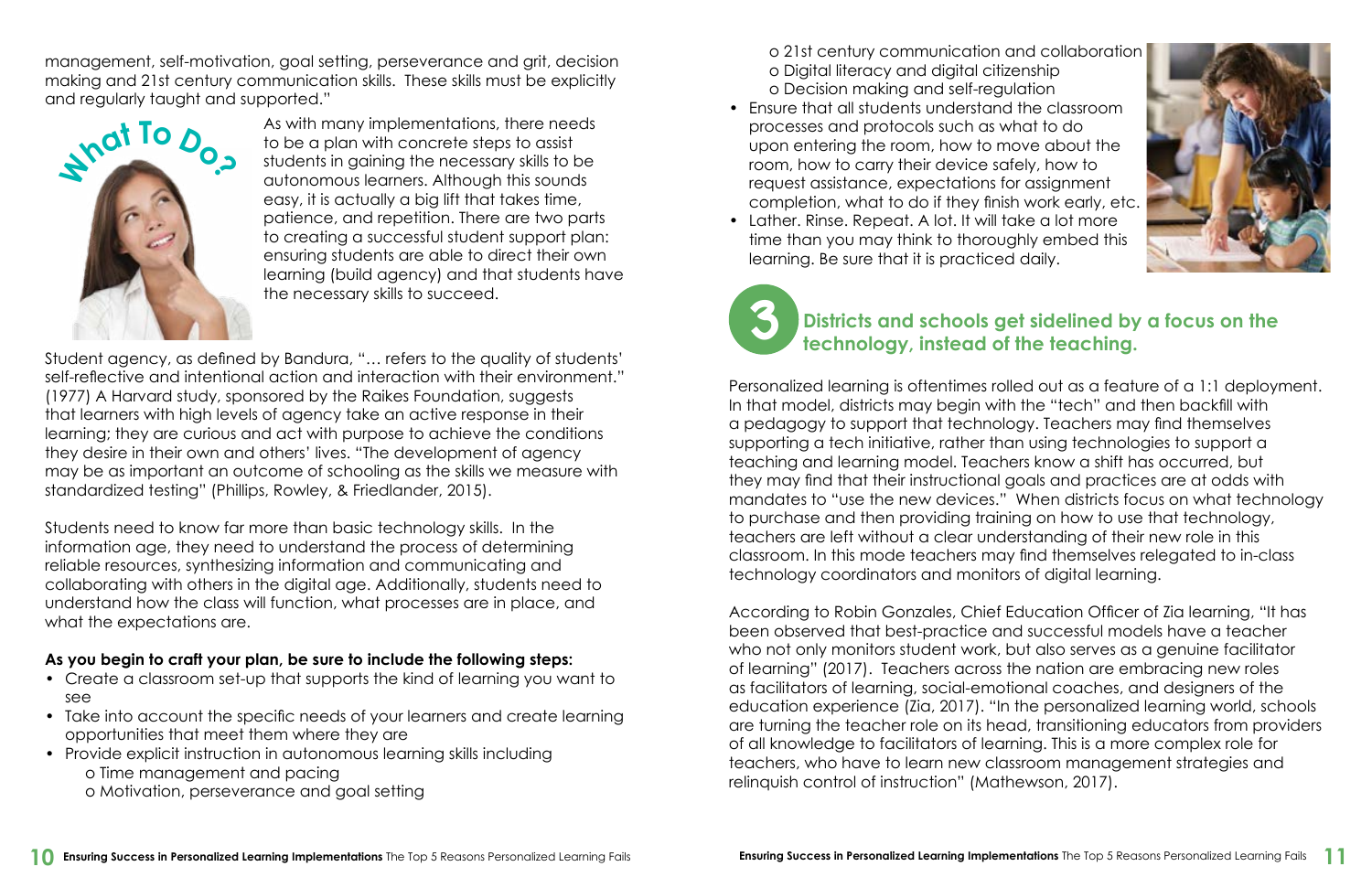There is not only confusion about what activities and lessons may best support personalized learning but also a more fundamental issue: many teachers are not entirely sure why they are personalizing learning in the first place. In the absence of a clear understanding and without the connections made between the concept, the lessons, and the expected student outcomes, teachers may struggle. Research suggests that professional development programs are key in overcoming personalized learning implementation challenges. "Changing classroom strategy to tailor instruction to student

needs takes time, resources, and support from school leaders" (Sigillo, 2017). Professional learning needs to be differentiated for teachers in the same way you would differentiate for students. It is not enough to offer a one-sizefits-all model; professional learning must be as engaging and personalized as we would want for our students. Thoughtfully cultivating the use of technology in the classroom by empowering teachers to utilize the tools in ways that support their learners is critical in the transition to a personalized learning environment (Olson, 2017).

Additionally, trust and support from administration in the form of professional development is a critical first step (2017).

Another key component in readying teachers to lead this work is that educators need to see examples (and non-examples) of personalized learning. They need the ability to ask questions and engage in the work without fear of failure. "Consistent with a recent recommendation by the RAND Corporation, districts should 'provide teachers with time and resources to collaborate and plan on developing curriculum,' we believe that it is not technology itself, but how technology is cultivated by teachers in a learning environment, that leads to success" (Olson, 2017).

A comprehensive professional development program and clear implementation framework are key to ensuring that personalized learning is embraced first as a teaching and learning methodology that supports sound instructional practices in a personalized model. Technology then becomes the vehicle to deliver that model, rather than the driver of a tech-focused mandate.

Zia Learning is commited to providing teachers the support they need to make the shift to personalized learning...and offers a free and open source framework for facilitated personalized instruction available at ZiaLearning. com

As much as we would like to think that 21st century schools are vastly different from their 20th and 19th century counterparts, the majority of schools still function with bell schedules, front-of-room facing desks and departmentalized subject instruction. Teachers in personalized learning models are typically told that they should allow students to work at their own pace and explore topics of individual interest. Teachers are asked to work across disciplines and grade levels while creating interest, ability and personalized learning stations. Accomplishing this in a typical classroom under policies designed for 50 minute, highly compartmentalized and subjectspecific instruction can be difficult if not impossible. While a best-case scenario might be to completely re-think school design, that is unlikely for most districts in the short-term.

# 4 **Physical classrooms, schools and policies are not designed for personalized learning.**

Until you can quite literally "tear down those walls" you can begin by:

• Fostering a sense of interdisciplinary instruction and allowing for common planning time to ensure that teachers are collaborating on curriculum mapping across subjects and grade levels • Visiting (physically or virtually) schools that have had the luxury of full-school or classroom redesign and allow for teachers to re-think their spaces and layout • Re-thinking the instructional day and



- Re-envisioning spaces such as your library media center, CTE or technology centers and even your lunchrooms as potential places of collaborative learning
- Revamping old policies that may be barriers to 21st century learning to allow for more flexibility in student demonstration of competency.

considering block schedules, team teaching or other approaches that allow for learning to go "beyond the bell"



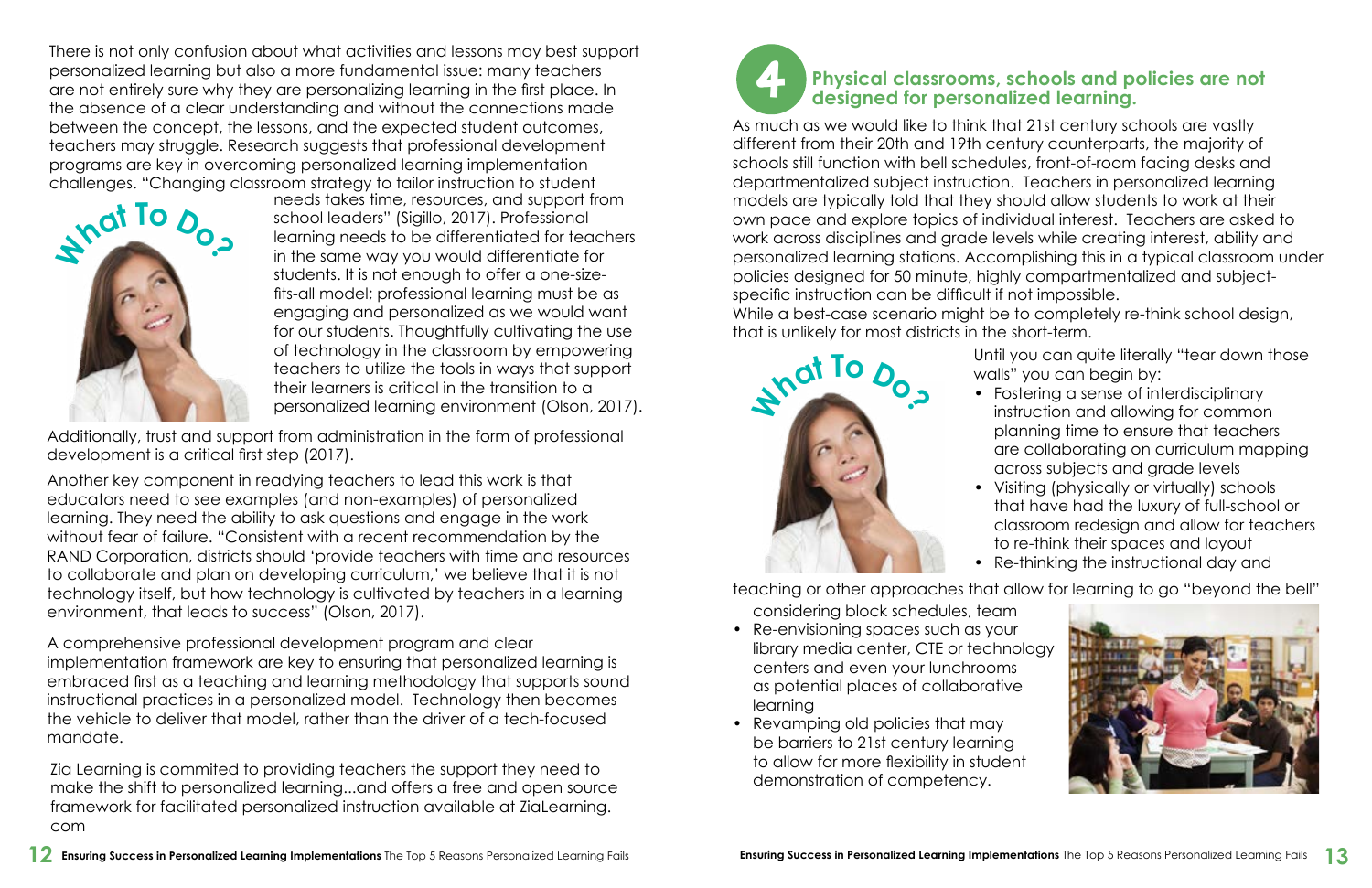

Ten years ago finding digital content may have been the problem. Today, most teachers are spending significant time searching through thousands of digital options. Digital content has become ubiquitous. OERs (Open Education Resources), curriculum vendors, Khan Academy, Hippocampus, teachercreated materials and many more are only a click away. But how do you

know if the content is accurate, engaging, and will work with your learners?

There is no "right" answer to choosing good content. Some districts may elect to allow teachers to build all of the digital content/curriculum they will use; other may choose to purchase curriculum from a vendor. Recently, one of the more compelling questions for districts has become, should we



build, buy, or curate? The answer to this question is as varied as there are districts and each choice has pros and cons. In some cases, a hybrid of these may also be a good option. One example of hybrid use may be that schools purchase some content or curriculum and then teachers add their own to it. But if you buy or curate, do you need a learning management system (LMS)? If so, which one?

Whether you create, curate, or decide to purchase content, it is best to provide teachers a starting point of vetted resources and engaging lessons. Teachers will also need comprehensive professional development on how to curate their own additional content and design impactful lessons from these digital assets. Teachers need both the skills to become curators of high quality digital content as well as a solid foundation on which to build.

The quality of content or the quality of the platform can also figure into goodness of fit. Many product websites claim to be supported by licensed teachers, eLearning designers or other validated personnel, but the reality is often they are not, and if purchased without rigorous vetting, you may discover that it is not high quality (Guernsey & Levine, 2015).

 Empowering teachers to engage in the development, refinement, and use of digital materials –including lesson plans, videos of instructional practice, and formative assessments – holds real promise for improving  $\dot{\rm s}$ tudent learning experiences and teacher effectiveness  $\blacklozenge$ (Setda, 2017). **""**<br>"

Frequently, products "…are not field tested before adoption in schools and offer limitedto-no research on the efficacy of personalized learning systems beyond testimonials and anecdotes" (Bulger).

Districts may choose a mixed-media approach where some content is purchased and some is OER. This format can work nicely and it doesn't matter if the OER is supplemental to the purchased content or if the purchased content is supplemental to the OER. This offers a good blend of digital content resources and a great amount of flexibility to teachers (Guide to Choosing Digital Content and Curriculum, 2016, p. 14).

The design of digital curriculum is extremely important for engaging learners. Providers/creators need to be deliberate and intentional about how the course narrative is created with the end result being content that is interesting and engaging. Creating content asks a lot of teachers but it might be worth the effort. "Empowering teachers to engage in the development, refinement, and use of digital materials –including lesson plans, videos of instructional practice, and formative assessments – holds real promise for improving student learning experiences and teacher effectiveness" (Setda, 2017).



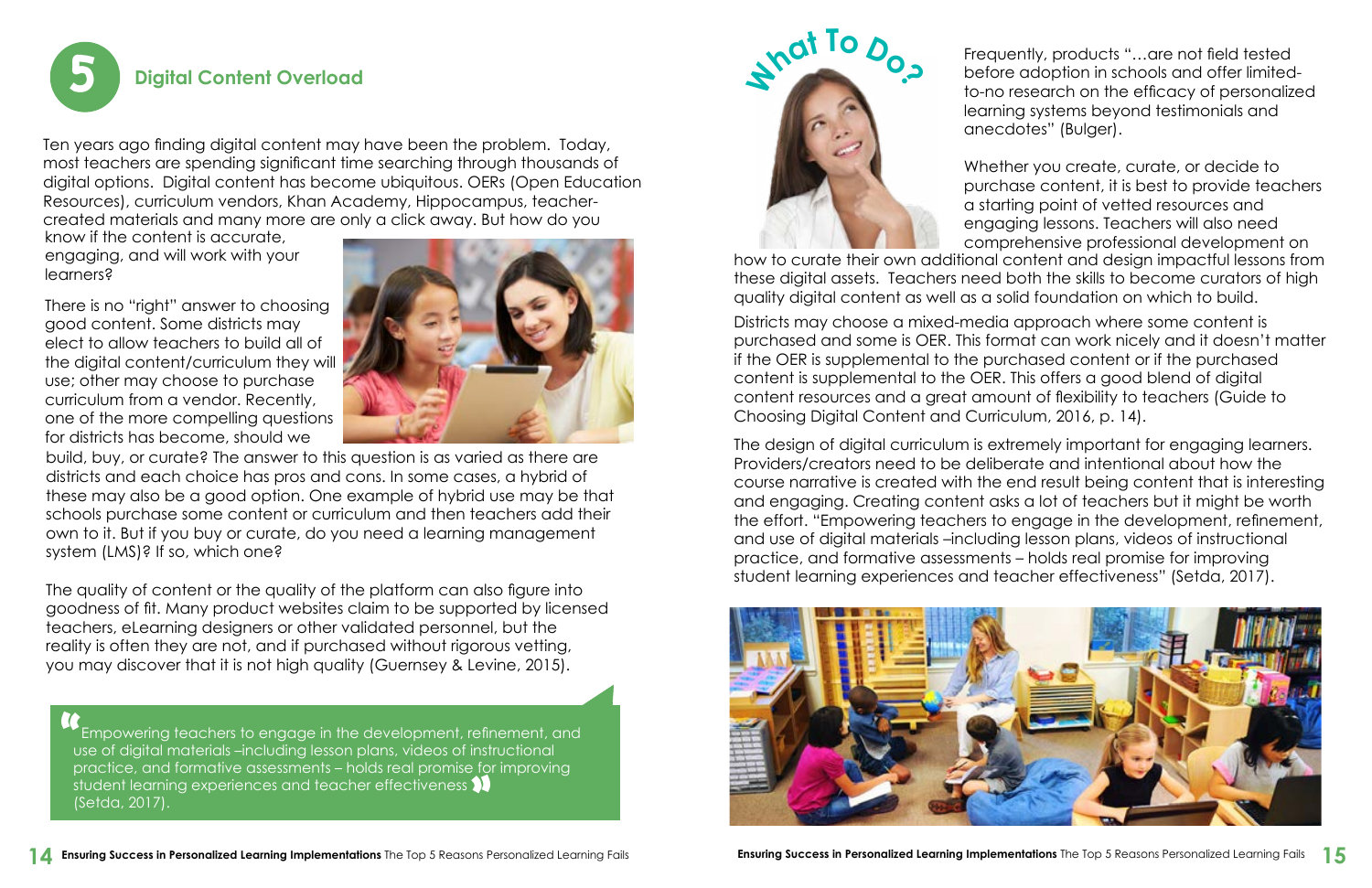If content or curriculum is purchased it is critical that the content offer clear alignment to standards and it must be relevant and engaging for learners. The content should have independent research that supports use and takes into consideration diversity, end-user experience, and how students learn. Additionally, the content must look modern and age-appropriate. Page layout, how information is accessed, and visual impact are all part of the learner experience.

#### Ask these **key questions before purchasing digital content:**

- **P** Does the independent research indicate that this product will work with MY students?
- Are there other districts using the materials that I can talk to/ observe?  $\mathbf{I}$
- **7** Will it work on our network/do we have enough bandwidth?
- $\mathcal I$  is it adaptable for students with special needs?
- Does it allow for Lexile scaling of content? (regardless of reading level program adapts to the learner's reading level)  $\mathbf{I}$
- Is there translation software embedded?
- Are videos included?  $\boldsymbol{I}$
- Is it adaptive or responsive (which is needed)?  $\mathbf{I}$
- Are special ancillaries needed?  $\mathbf{I}$
- Is there opportunity for syncing with current grading and student information systems?  $\boldsymbol{I}$
- **Can content be manipulated? Can teachers** add or subtract content?
- *I* If content is created or curated, who will manage updates, checking broken links and other maintenance?
- If purchased what kind of licenses are required?  $\boldsymbol{I}$
- What are sustaining costs?  $\mathbf{I}$



In closing, personalized learning still holds great potential to positively impact the learner experience. The keys to successful implementation include:

**Providing clear definitions and a framework for implementation and program evaluation.**

**Preparing students to be autonomous learners.**

**Supporting teachers through professional development and maintaining a focus on good teaching, not merely technology.**

**Being open to re-thinking school design, programs and policies.**

**Knowing what good digital curriculum looks like and empowering your teachers as curators and designers of digital content.**